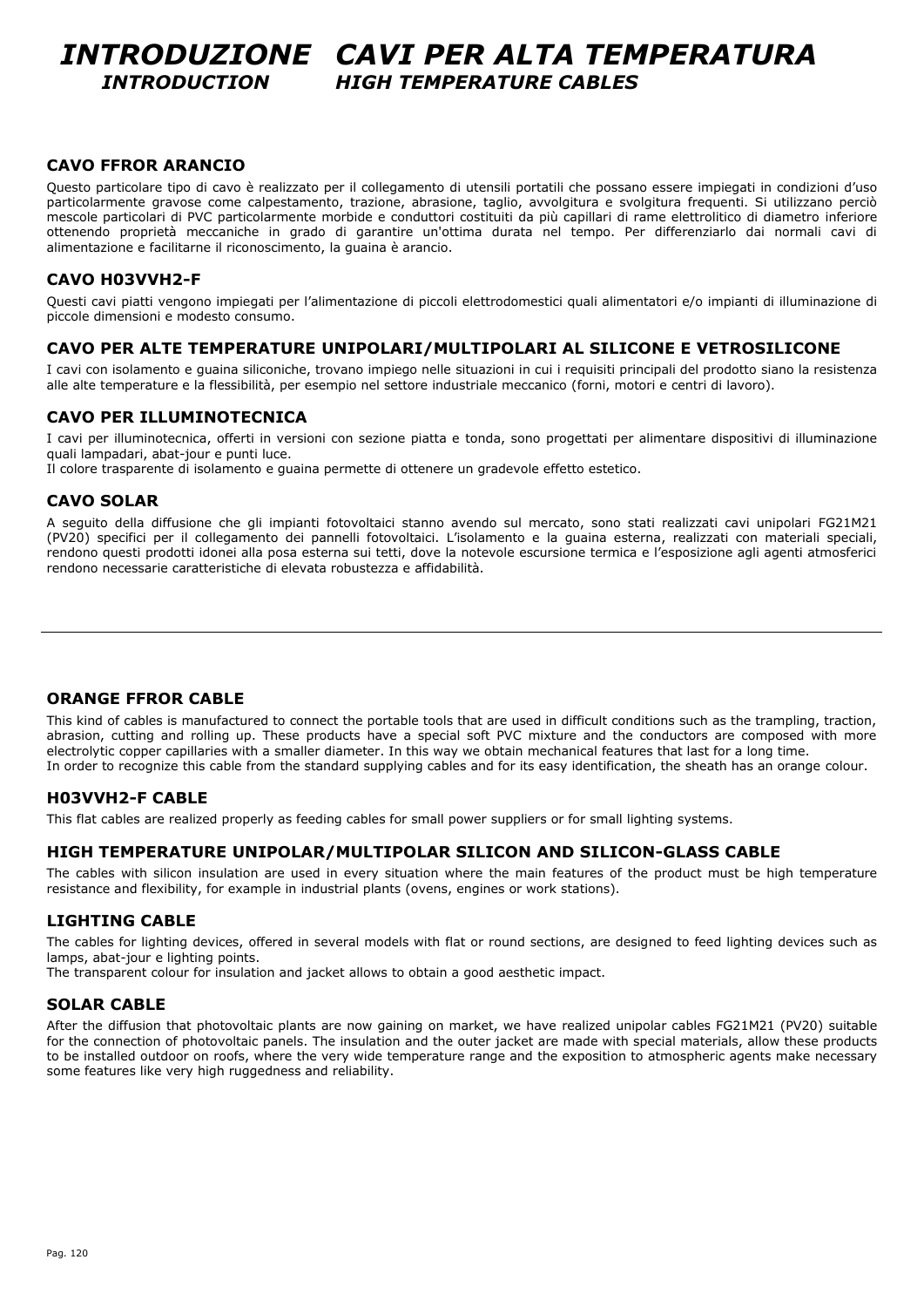# *INDICE CAVI PER ALTA TEMPERATURA*

### *INDEX HIGH TEMPERATURE CABLES*

| <b>PAGINA</b><br>CAT. | GR.MERC.<br><b>CODICE</b>                | <b>DESCRIZIONE</b>                                      |                           | <b>NOTE</b>      |                | <b>IMBALLO</b> |
|-----------------------|------------------------------------------|---------------------------------------------------------|---------------------------|------------------|----------------|----------------|
| <b>PAGE</b>           | <b>PRODUCT</b>                           | <b>DESCRIPTION</b>                                      |                           | <b>NOTES</b>     |                | <b>PACKING</b> |
| CAT.                  | <b>GR. CODE</b>                          |                                                         |                           |                  |                |                |
|                       | 811                                      | <b>CAVO UTENSILI FFROR</b>                              |                           |                  |                |                |
|                       | Pag. 123 E100FF2                         | <b>CAVO FFROR 300/500 V</b>                             | <b>ARANCIO</b>            | 2x1.00           | $\mathsf{A}$   |                |
|                       | Pag. 123 E100FF3                         | CAVO FFROR 300/500 V                                    | ARANCIO                   | 3G1.00           | Α              |                |
|                       | Pag. 123 E100FF4                         | <b>CAVO FFROR 300/500 V</b>                             | <b>ARANCIO</b>            | 4G1.00           | A              |                |
|                       | Pag. 123 E150FF2                         | CAVO FFROR 300/500 V                                    | ARANCIO                   | 2x1.50           | А              |                |
|                       | Pag. 123 E150FF3                         | <b>CAVO FFROR 300/500 V</b>                             | <b>ARANCIO</b>            | 3G1.50           | A              |                |
|                       | Pag. 123 E150FF4                         | CAVO FFROR 300/500 V                                    | <b>ARANCIO</b>            | 4G1.50           | Α              |                |
|                       | Pag. 123 E250FF2                         | <b>CAVO FFROR 300/500 V</b>                             | <b>ARANCIO</b>            | 2x2.50           | $\mathsf{A}$   |                |
|                       | Pag. 123 E250FF3                         | CAVO FFROR 300/500 V                                    | <b>ARANCIO</b>            | 3G2.50           | Α              |                |
|                       | Pag. 123 E250FF4                         | <b>CAVO FFROR 300/500 V</b>                             | <b>ARANCIO</b>            | 4G2.50           | $\mathsf{A}$   |                |
|                       |                                          |                                                         |                           |                  |                |                |
|                       | 812                                      | <b>CAVO PIATTO H03VVH2-F</b>                            |                           |                  |                |                |
|                       | Pag. 123 E2X0050P                        | CAVO PIATTO H03VVH2-F                                   | <b>NERO</b>               | 2x0.50           | Α              |                |
|                       | Pag. 123 E2X0050P/B                      | <b>CAVO PIATTO H03VVH2-F</b><br>CAVO PIATTO H03VVH2-F   | <b>BIANCO</b>             | 2x0.50<br>2x0.75 | $\mathsf{A}$   |                |
|                       | Pag. 123 E2X0075P                        |                                                         | <b>NERO</b>               | 2x0.75           | Α              |                |
|                       | Pag. 123 E2X0075P/B                      | <b>CAVO PIATTO H03VVH2-F</b>                            | <b>BIANCO</b>             |                  | A              |                |
|                       | 824                                      | <b>CAVO PER ILLUMINOTECNICA</b>                         |                           |                  |                |                |
|                       | Pag. 123 E2X0075P/T                      | CAVO PIATTO 300/500 V FEP/PVC                           | TRASPARENTE               | 2x0.75           | A              |                |
|                       | Pag. 123 E3X0075/T                       | <b>CAVO 300/500 V FEP/PVC</b>                           | <b>TRASPARENTE</b>        | 3x0.75           | A              |                |
|                       |                                          |                                                         |                           |                  |                |                |
|                       | 821                                      | CAVO UNIPOLARE SILICONE -60°C / +180°C                  |                           |                  |                |                |
|                       | Pag. 124 E100SIL01                       | CORDINA FG4/2 SILICONE                                  | <b>ROSSO</b>              | 1x1.00           | Α              |                |
|                       | Pag. 124 E100SIL02                       | <b>CORDINA FG4/2 SILICONE</b>                           | <b>NERO</b>               | 1x1.00           | $\mathsf{A}$   |                |
|                       | Pag. 124 E100SIL03                       | CORDINA FG4/2 SILICONE                                  | <b>BLU</b>                | 1x1.00           | Α              |                |
|                       | Pag. 124 E100SIL04                       | <b>CORDINA FG4/2 SILICONE</b>                           | <b>VERDE</b>              | 1x1.00           | A              |                |
|                       | Pag. 124 E100SIL07                       | CORDINA FG4/2 SILICONE                                  | <b>GRIGIO</b>             | 1×1.00           | Α              |                |
|                       | Pag. 124 E100SIL08                       | <b>CORDINA FG4/2 SILICONE</b>                           | <b>MARRONE</b>            | 1x1.00           | $\mathsf{A}$   |                |
|                       | Pag. 124 E100SIL11                       | CORDINA FG4/2 SILICONE                                  | <b>BIANCO</b>             | 1x1.00           | А              |                |
|                       | Pag. 124 E100SIL67                       | <b>CORDINA FG4/2 SILICONE</b>                           | <b>GIALLO/VERDE</b>       | 1x1.00           | A              |                |
|                       | Pag. 124 E150SIL01                       | CORDINA FG4/2 SILICONE                                  | <b>ROSSO</b>              | 1x1.50           | Α              |                |
|                       | Pag. 124 E150SIL02                       | <b>CORDINA FG4/2 SILICONE</b>                           | <b>NERO</b>               | 1x1.50           | $\mathsf{A}$   |                |
|                       | Pag. 124 E150SIL03                       | CORDINA FG4/2 SILICONE                                  | <b>BLU</b>                | 1x1.50           | Α              |                |
|                       | Pag. 124 E150SIL07                       | <b>CORDINA FG4/2 SILICONE</b>                           | <b>GRIGIO</b>             | 1x1.50           | $\mathsf{A}$   |                |
|                       | Pag. 124 E150SIL08                       | CORDINA FG4/2 SILICONE                                  | <b>MARRONE</b>            | 1x1.50           | Α              |                |
|                       | Pag. 124 E150SIL11                       | <b>CORDINA FG4/2 SILICONE</b>                           | <b>BIANCO</b>             | 1x1.50           | $\overline{A}$ |                |
|                       | Pag. 124 E150SIL67                       | CORDINA FG4/2 SILICONE                                  | GIALLO/VERDE              | 1x1.50           | A              |                |
|                       | Pag. 124 E250SIL01                       | <b>CORDINA FG4/2 SILICONE</b>                           | <b>ROSSO</b>              | 1x2.50           | $\mathsf{A}$   |                |
|                       | Pag. 124 E250SIL02                       | CORDINA FG4/2 SILICONE                                  | <b>NERO</b><br><b>BLU</b> | 1x2.50<br>1x2.50 | А              |                |
|                       | Pag. 124 E250SIL03<br>Pag. 124 E250SIL07 | <b>CORDINA FG4/2 SILICONE</b><br>CORDINA FG4/2 SILICONE | GRIGIO                    | 1x2.50           | A              |                |
|                       | Pag. 124 E250SIL08                       | <b>CORDINA FG4/2 SILICONE</b>                           | <b>MARRONE</b>            | 1x2.50           | Α              |                |
|                       | Pag. 124 E250SIL11                       | CORDINA FG4/2 SILICONE                                  | <b>BIANCO</b>             | 1x2.50           | A<br>Α         |                |
|                       | Pag. 124 E250SIL67                       | <b>CORDINA FG4/2 SILICONE</b>                           | <b>GIALLO/VERDE</b>       | 1x2.50           | A              |                |
|                       | Pag. 124 E400SIL01                       | CORDINA FG4/2 SILICONE                                  | <b>ROSSO</b>              | 1x4.00           | Α              |                |
|                       | Pag. 124 E400SIL02                       | <b>CORDINA FG4/2 SILICONE</b>                           | <b>NERO</b>               | 1x4.00           | A              |                |
|                       | Pag. 124 E400SIL03                       | CORDINA FG4/2 SILICONE                                  | <b>BLU</b>                | 1x4.00           | Α              |                |
|                       | Pag. 124 E400SIL07                       | <b>CORDINA FG4/2 SILICONE</b>                           | <b>GRIGIO</b>             | 1x4.00           | A              |                |
|                       | Pag. 124 E400SIL08                       | CORDINA FG4/2 SILICONE                                  | <b>MARRONE</b>            | 1x4.00           | Α              |                |
|                       | Pag. 124 E400SIL11                       | <b>CORDINA FG4/2 SILICONE</b>                           | <b>BIANCO</b>             | 1x4.00           | A              |                |
|                       | Pag. 124 E400SIL67                       | CORDINA FG4/2 SILICONE                                  | GIALLO/VERDE              | 1x4.00           | Α              |                |
|                       | Pag. 124 E600SIL01                       | <b>CORDINA FG4/2 SILICONE</b>                           | <b>ROSSO</b>              | 1x6.00           | $\mathsf{A}$   |                |
|                       | Pag. 124 E600SIL02                       | CORDINA FG4/2 SILICONE                                  | NERO                      | 1x6.00           | Α              |                |
|                       | Pag. 124 E600SIL03                       | <b>CORDINA FG4/2 SILICONE</b>                           | <b>BLU</b>                | 1x6.00           | A              |                |
|                       | Pag. 124 E600SIL08                       | CORDINA FG4/2 SILICONE                                  | MARRONE                   | 1x6.00           | A              |                |
|                       | Pag. 124 E600SIL11                       | <b>CORDINA FG4/2 SILICONE</b>                           | <b>BIANCO</b>             | 1x6.00           | A              |                |
|                       | Pag. 124 E600SIL67                       | CORDINA FG4/2 SILICONE                                  | GIALLO/VERDE              | 1x6.00           | Α              |                |
|                       | Pag. 124 E1000SIL02                      | <b>CORDINA FG4/2 SILICONE</b>                           | <b>NERO</b>               | 1x10.00          | A              |                |
|                       |                                          | Pag. 124 E1000SIL11 CORDINA FG4/2 SILICONE              | <b>BIANCO</b>             | 1x10.00          | Α              |                |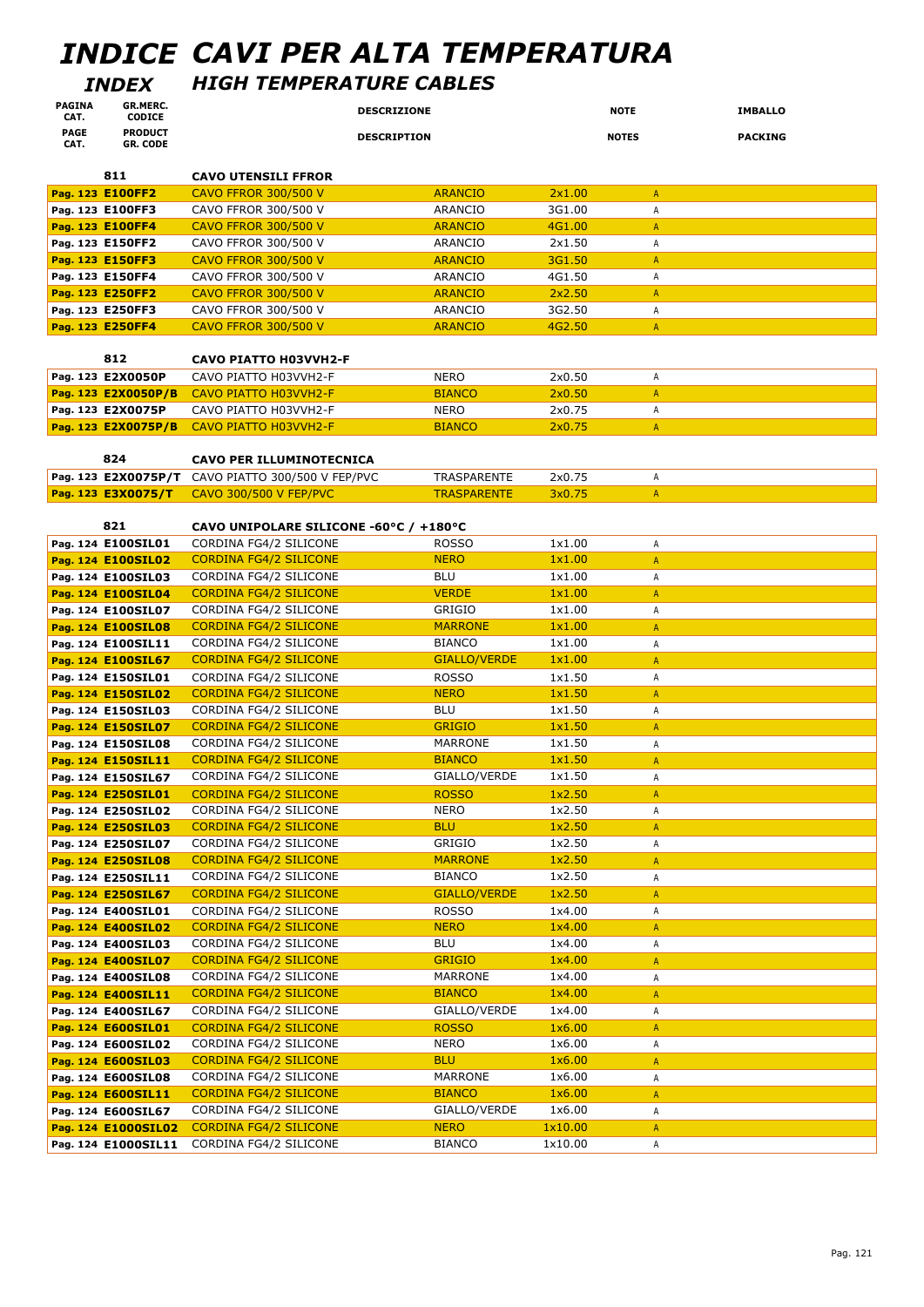# *INDICE CAVI PER ALTA TEMPERATURA*

### *INDEX HIGH TEMPERATURE CABLES*

| <b>PAGINA</b><br>CAT. | <b>GR.MERC.</b><br><b>CODICE</b>  | <b>DESCRIZIONE</b> | <b>NOTE</b>  | <b>IMBALLO</b> |
|-----------------------|-----------------------------------|--------------------|--------------|----------------|
| <b>PAGE</b><br>CAT.   | <b>PRODUCT</b><br><b>GR. CODE</b> | <b>DESCRIPTION</b> | <b>NOTES</b> | <b>PACKING</b> |

| 822                | CAVO UNIPOLARE VETRO-SILICONE -60°C / +180°C |               |        |  |
|--------------------|----------------------------------------------|---------------|--------|--|
| Pag. 124 E100SILGL | CORDINA FG4T2/2 VETRO-SILICONE               | <b>BIANCO</b> | 1x1.00 |  |
| Pag. 124 E150SILGL | CORDINA FG4T2/2 VETRO-SILICONE               | <b>BIANCO</b> | 1x1.50 |  |
| Pag. 124 E250SILGL | CORDINA FG4T2/2 VETRO-SILICONE               | <b>BIANCO</b> | 1x2.50 |  |
| Pag. 124 E400SILGL | CORDINA FG4T2/2 VETRO-SILICONE               | <b>BIANCO</b> | 1x4.00 |  |
| Pag. 124 E600SILGL | CORDINA FG4T2/2 VETRO-SILICONE               | <b>BIANCO</b> | 1x6.00 |  |

| 823                 | CAVO MULTIPOLARE SILICONE -60°C / +180°C |                      |        |   |
|---------------------|------------------------------------------|----------------------|--------|---|
| Pag. 124 E2X0100SIL | CAVO FG4G4/2 SILICONE                    | <b>ROSSO MATTONE</b> | 2x1.00 |   |
| Pag. 124 E3X0100SIL | CAVO FG4G4/2 SILICONE                    | <b>ROSSO MATTONE</b> | 3G1.00 | A |
| Pag. 124 E2X0150SIL | CAVO FG4G4/2 SILICONE                    | <b>ROSSO MATTONE</b> | 2x1.50 |   |
| Pag. 124 E3X0150SIL | CAVO FG4G4/2 SILICONE                    | <b>ROSSO MATTONE</b> | 3G1.50 |   |
| Pag. 124 E4X0150SIL | CAVO FG4G4/2 SILICONE                    | <b>ROSSO MATTONE</b> | 4G1.50 |   |
| Pag. 124 E2X0250SIL | CAVO FG4G4/2 SILICONE                    | <b>ROSSO MATTONE</b> | 2x2.50 | A |
| Pag. 124 E3X0250SIL | CAVO FG4G4/2 SILICONE                    | <b>ROSSO MATTONE</b> | 3G2.50 |   |
| Pag. 124 E4X0250SIL | CAVO FG4G4/2 SILICONE                    | <b>ROSSO MATTONE</b> | 4G2.50 |   |

| 831                | <b>CAVO SOLAR FG21M21</b> |              |         |            |          |    |
|--------------------|---------------------------|--------------|---------|------------|----------|----|
| Pag. 125 E250SOL01 | CAVO SOLAR PV20           | <b>ROSSO</b> | 1x2.50  | <b>NEW</b> | A        | R  |
| Pag. 125 E250SOL02 | <b>CAVO SOLAR PV20</b>    | <b>NERO</b>  | 1x2.50  | <b>NEW</b> | <b>A</b> | R  |
| Pag. 125 E400SOL01 | CAVO SOLAR PV20           | <b>ROSSO</b> | 1x4.00  |            |          | R. |
| Pag. 125 E400SOL02 | <b>CAVO SOLAR PV20</b>    | <b>NERO</b>  | 1x4.00  |            |          | R  |
| Pag. 125 E600SOL01 | CAVO SOLAR PV20           | <b>ROSSO</b> | 1x6.00  |            |          | R  |
| Pag. 125 E600SOL02 | <b>CAVO SOLAR PV20</b>    | <b>NERO</b>  | 1x6.00  |            |          | R  |
| Pag. 125 E100SOL01 | CAVO SOLAR PV20           | <b>ROSSO</b> | 1x10.00 | <b>NEW</b> | A        | R  |
| Pag. 125 E100SOL02 | <b>CAVO SOLAR PV20</b>    | <b>NERO</b>  | 1x10.00 | <b>NEW</b> | <b>A</b> | R  |
|                    |                           |              |         |            |          |    |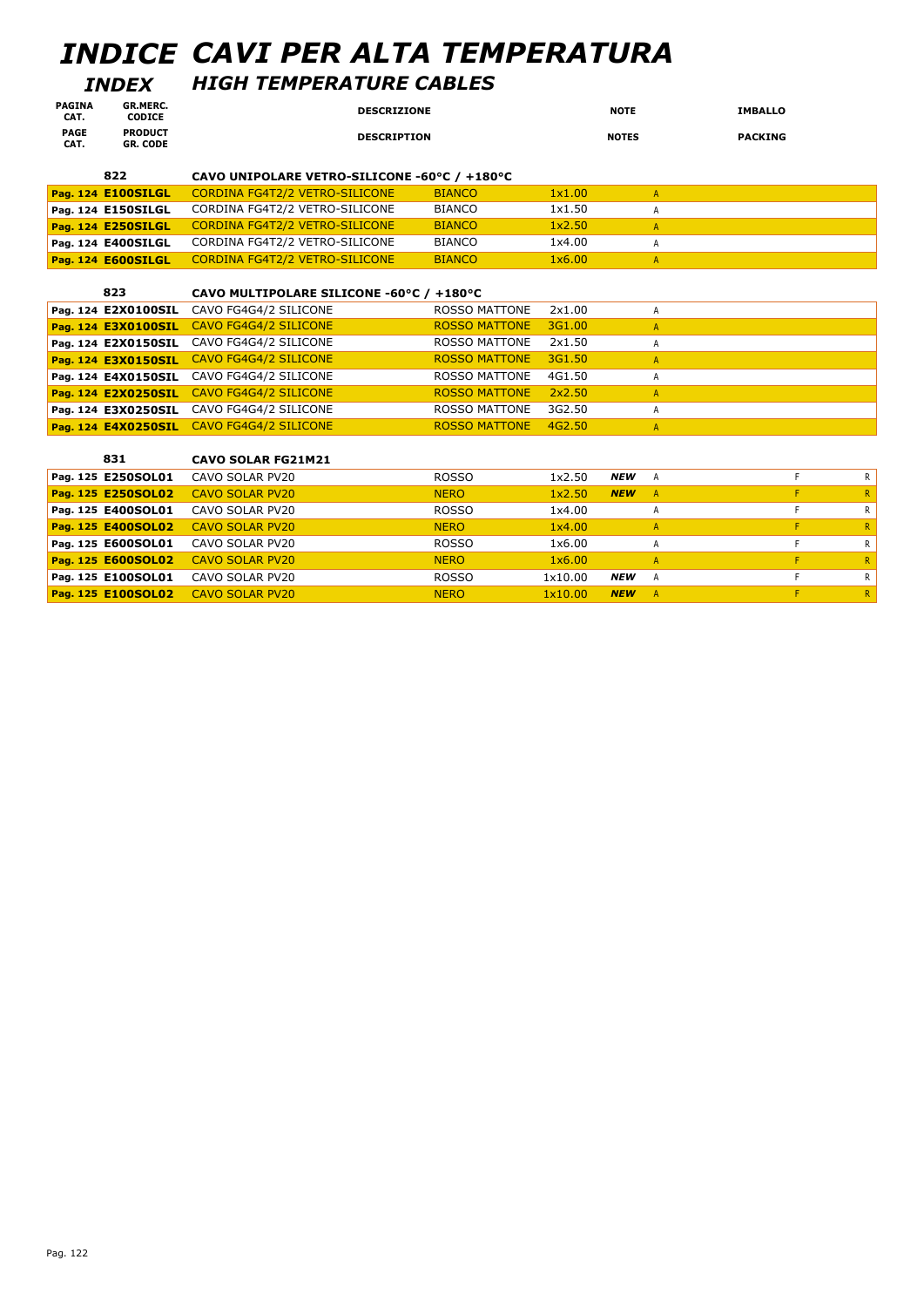

UTILIZZO CONSIGLIATO / SUGGESTED USAGE Alimentazione di apparecchi utensili portatili, elettrodomestici, prolunghe. Particolare flessibilità di conduttori e guaina esterna. Power supply of portable tools, household appliances, extensions. Particular flexibility of conductors and outer sheath.

| CODICE / CODE  | <b>FORMAZIONE</b><br><b>SECTION</b><br>[mmq] | <b>CONDUTTORE</b><br><b>CONDUCTOR</b> | <b>COLORI ANIME</b><br><b>CORE COLOUR</b> | <b>GUAINA</b><br><b>JACKET</b><br>[mm] | <b>COLORE GUAINA</b><br><b>JACKET COLOUR</b> | <b>RESIST. COND.</b><br><b>MAX COND. RESIST.</b><br>[Ohm / Km] | <b>IMBALLO</b><br><b>PACKING</b> |
|----------------|----------------------------------------------|---------------------------------------|-------------------------------------------|----------------------------------------|----------------------------------------------|----------------------------------------------------------------|----------------------------------|
| <b>E100FF2</b> | 2x1.00                                       | <b>CU 2x1.00</b>                      | <b>UNEL 00722</b>                         | <b>PVC 6.50</b>                        | <b>ARANCIO - ORANGE</b>                      | 19.50                                                          | $\overline{A}$                   |
| <b>E100FF3</b> | 3G1.00                                       | <b>CU 3x1.00</b>                      | <b>UNEL 00722</b>                         | <b>PVC 7.10</b>                        | <b>ARANCIO - ORANGE</b>                      | 19.50                                                          | A                                |
| <b>E100FF4</b> | 4G1.00                                       | <b>CU 4x1.00</b>                      | <b>UNEL 00722</b>                         | <b>PVC 7.70</b>                        | <b>ARANCIO - ORANGE</b>                      | 19.50                                                          | A                                |
| <b>E150FF2</b> | 2x1.50                                       | <b>CU 2x1.50</b>                      | <b>UNEL 00722</b>                         | <b>PVC 7.60</b>                        | <b>ARANCIO - ORANGE</b>                      | 13.30                                                          | $\overline{A}$                   |
| <b>E150FF3</b> | 3G1.50                                       | <b>CU 3x1.50</b>                      | <b>UNEL 00722</b>                         | <b>PVC 8.10</b>                        | <b>ARANCIO - ORANGE</b>                      | 13.30                                                          | A                                |
| <b>E150FF4</b> | 4G1.50                                       | <b>CU 4x1.50</b>                      | <b>UNEL 00722</b>                         | <b>PVC 8.70</b>                        | <b>ARANCIO - ORANGE</b>                      | 13.30                                                          | $\mathsf{A}$                     |
| <b>E250FF2</b> | 2x2.50                                       | <b>CU 2x2.50</b>                      | <b>UNEL 00722</b>                         | <b>PVC 9.20</b>                        | <b>ARANCIO - ORANGE</b>                      | 7.98                                                           | A                                |
| <b>E250FF3</b> | 3G2.50                                       | <b>CU 3x2.50</b>                      | <b>UNEL 00722</b>                         | <b>PVC 10.00</b>                       | <b>ARANCIO - ORANGE</b>                      | 7.98                                                           | $\mathsf{A}$                     |
| <b>E250FF4</b> | 4G2.50                                       | <b>CU 4x2.50</b>                      | <b>UNEL 00722</b>                         | <b>PVC 10.90</b>                       | <b>ARANCIO - ORANGE</b>                      | 7.98                                                           | $\overline{A}$                   |

## *812 CAVO PIATTO H03VVH2-F 812 FLAT CABLE H03VVH2-F*

UTILIZZO CONSIGLIATO / SUGGESTED USAGE Collegamento di piccoli elettrodomestici. Connections for small household appliances.



| CODICE / CODE | <b>FORMAZIONE</b><br><b>SECTION</b><br>[mmq] | <b>CONDUTTORE</b><br><b>CONDUCTOR</b> | <b>COLORI ANIME</b><br><b>CORE COLUR</b><br>Con G/V | <b>GUAINA</b><br><b>JACKET</b><br>[mm] | <b>COLORE GUAINA</b><br><b>JACKET COLOUR</b> | <b>RESIST. COND.</b><br><b>MAX COND. RESIST.</b><br>[Ohm / Km] | <b>IMBALLO</b><br><b>PACKING</b> |
|---------------|----------------------------------------------|---------------------------------------|-----------------------------------------------------|----------------------------------------|----------------------------------------------|----------------------------------------------------------------|----------------------------------|
| E2X0050P      | 2x0.50                                       | CU 2x0.50                             | <b>UNEL 00722</b>                                   | PVC 3.60x6.00                          | <b>NERO - BLACK</b>                          | 39.00                                                          | $\overline{A}$                   |
| E2X0050P/B    | 2x0.50                                       | CU 2x0.50                             | <b>UNEL 00722</b>                                   | PVC 3.60x6.00                          | <b>BIANCO - WHITE</b>                        | 39.00                                                          | $\mathsf{A}$                     |
| E2X0075P      | 2x0.75                                       | CU 2x0.75                             | <b>UNEL 00722</b>                                   | PVC 3.90x6.40                          | <b>NERO - BLACK</b>                          | 26.00                                                          | $\mathsf{A}$                     |
| E2X0075P/B    | 2x0.75                                       | CU 2x0.75                             | <b>UNEL 00722</b>                                   | PVC 3.90x6.40                          | <b>BIANCO - WHITE</b>                        | 26.00                                                          | $\overline{A}$                   |

## *824 CAVO PER ILLUMINOTECNICA 824 LIGHTING CABLE*

UTILIZZO CONSIGLIATO / SUGGESTED USAGE

Per l'alimentazione di lampadari o altri accessori per illuminazione dove la temperatura risulta elevata. L'isolamento e la guaina esterna trasparenti conferiscono al prodotto un gradevole impatto estetico.

To power lamps or other lighting accessories where the temperature is high. The transparent insulation and outer sheath give to the product a nice esthetical impact.

| CODICE / CODE | <b>FORMAZIONE</b><br><b>SECTION</b><br>[mma] | <b>CONDUTTORE</b><br><b>CONDUCTOR</b> | <b>DIELETTRICO</b><br><b>DIELECTRIC</b> | <b>GUAINA</b><br><b>JACKET</b><br>[mm] | COLORE GUAINA   RESIST, COND.   IMBALLO<br><b>JACKET COLOUR</b> | <b>MAX COND. RESIST.</b><br>[Ohm / Km] | <b>PACKING</b> |
|---------------|----------------------------------------------|---------------------------------------|-----------------------------------------|----------------------------------------|-----------------------------------------------------------------|----------------------------------------|----------------|
| E2X0075P/T    | 2x0.75                                       | ST 19x0.226                           | FEP 2.10                                | <b>PVCCL 3.40x5.30</b>                 | TRASP. - TRANSP.                                                | 26.00                                  | А              |
| E3X0075/T     | 3x0.75                                       | ST 19x0.226                           | FEP 2.10                                | PVCCL 5.60                             | TRASP. - TRANSP.                                                | 26.00                                  | A              |

 $\sim$   $\sim$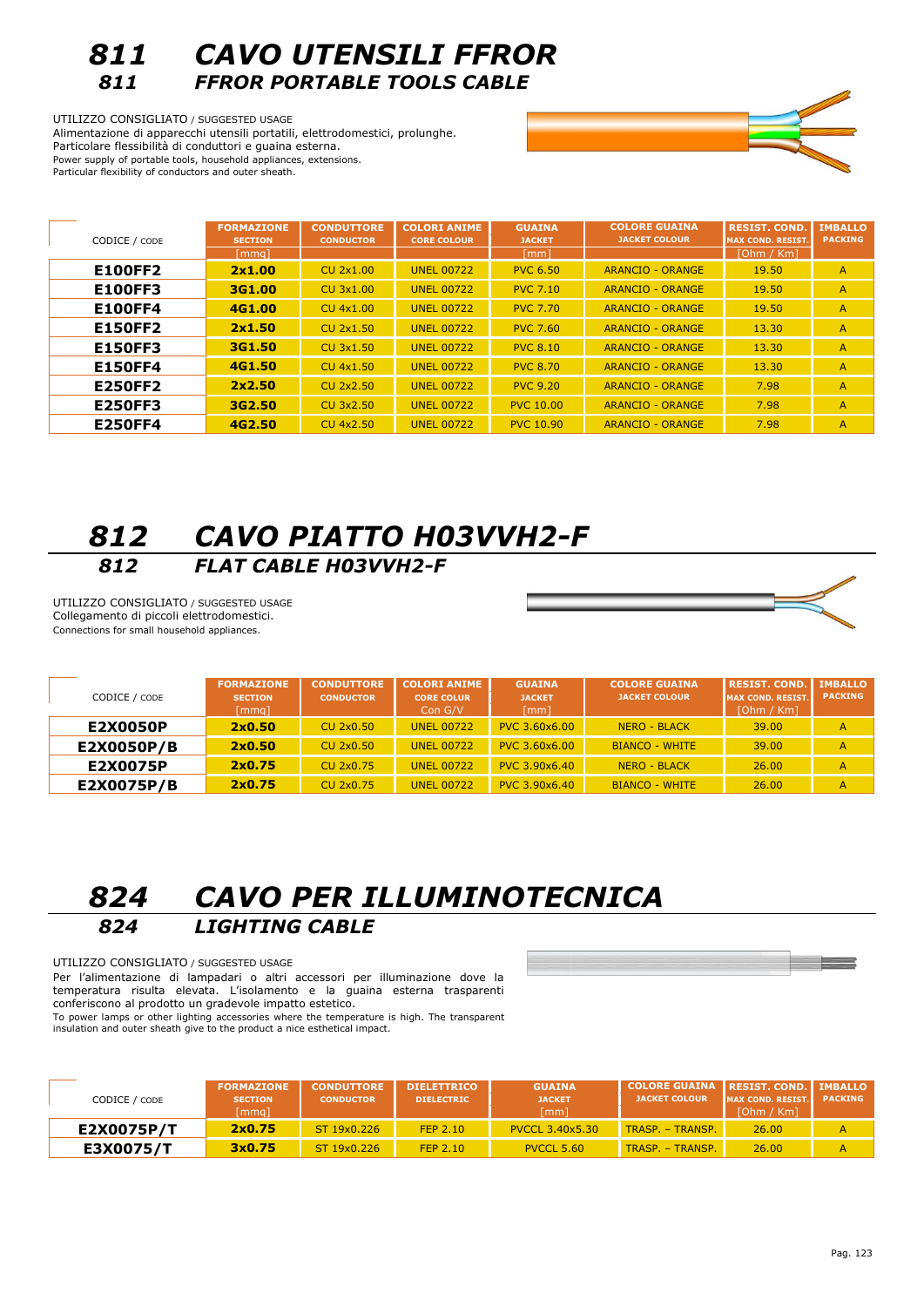### *821 CAVO UNIPOLARE SILICONE -60°C / +180°C 821 SILICON UNIPOLAR CABLE -60°C / +180°C*

#### UTILIZZO CONSIGLIATO / SUGGESTED USAGE

Cablaggio di dispositivi sottoposti ad alte temperature (motori elettrici, piccoli elettrodomestici, trasformatori). Temperatura operativa tra -60°C e +180°C. Suitable for high temperature wiring (electric motors, small household appliances and transformers). Operating temperature between -60°C and +180°C.

| CODICE / CODE  | <b>FORMAZIONE</b><br><b>SECTION</b><br>[mmq] | <b>CONDUTTORE</b><br><b>CONDUCTOR</b> | <b>GUAINA</b><br><b>JACKET</b><br>[mm] | <b>COLORE GUAINA</b><br><b>JACKET COLOUR</b>          | <b>RESIST. COND.</b><br><b>MAX COND. RESIST.</b><br>[Ohm / Km] | <b>IMBALLO</b><br><b>PACKING</b> |
|----------------|----------------------------------------------|---------------------------------------|----------------------------------------|-------------------------------------------------------|----------------------------------------------------------------|----------------------------------|
| <b>E100SIL</b> | 1x1.00                                       | CU 32x0.20                            | 2.50                                   | RO/NE/BL/VE/GR/MA/BI/GV - RE/BLA/BLU/GRE/GRA/BR/WH/YG | 19.50                                                          | A                                |
| <b>E150SIL</b> | 1x1.50                                       | CU 30x0.25                            | 2.80                                   | RO/NE/BL/GR/MA/BI/GV - RE/BLA/BLU/GRA/BR/WH/YG        | 13.30                                                          | $\overline{A}$                   |
| <b>E250SIL</b> | 1x2.50                                       | CU 50x0.25                            | 3.40                                   | RO/NE/BL/GR/MA/BI/GV - RE/BLA/BLU/GRA/BR/WH/YG        | 7.98                                                           | A                                |
| <b>E400SIL</b> | 1x4.00                                       | <b>CU 56x0.30</b>                     | 4.20                                   | RO/NE/BL/GR/MA/BI/GV - RE/BLA/BLU/GRA/BR/WH/YG        | 4.95                                                           | A                                |
| <b>E600SIL</b> | 1x6.00                                       | CU 72x0.30                            | 5.20                                   | RO/NE/BL/GR/MA/BI/GV - RE/BLA/BLU/GRA/BR/WH/YG        | 3.30                                                           | A                                |
| E1000SIL       | 1x10.00                                      | CU 76x0.40                            | 6.40                                   | NERO/BIANCO - BLACK/WHITE                             | 1.95                                                           | А                                |

### *822 CAVO UNIPOLARE VETRO-SILICONE -60°C / +180°C 822 SILICON-GLASS UNIPOLAR CABLE -60°C / +180°C*

UTILIZZO CONSIGLIATO / SUGGESTED USAGE

Cablaggio di dispositivi sottoposti ad alte temperature e ad utilizzi gravosi in fase di posa (motori elettrici, piccoli elettrodomestici, trasformatori).

Possibilità di cavi con formazioni particolari o realizzati con capillari in rame stagnato. Temperatura operativa tra -60°C e +180°C.

Suitable for devices subjected to high temperature and heavy duties during the installation. (electric motors, small household appliances and transformers). This cable can be supplied with special section or tinned copper capillaries. Operating temperature between -60°C and +180°C.

| CODICE / CODE    | <b>FORMAZIONE</b><br><b>SECTION</b><br>[mmq] | <b>CONDUTTORE</b><br><b>CONDUCTOR</b> | <b>GUAINA</b><br><b>JACKET</b><br>[mm] | <b>COLORE GUAINA</b><br><b>JACKET COLOUR</b> | <b>RESIST, COND.</b><br><b>IMAX COND. RESIST.</b><br>[Ohm / Km] | <b>IMBALLO</b><br><b>PACKING</b> |
|------------------|----------------------------------------------|---------------------------------------|----------------------------------------|----------------------------------------------|-----------------------------------------------------------------|----------------------------------|
| <b>E100SILGL</b> | 1x1.00                                       | CU 32x0.20                            | 2.80                                   | <b>BIANCO - WHITE</b>                        | 19.50                                                           | A                                |
| <b>E150SILGL</b> | 1x1.50                                       | CU 30x0.25                            | 3.10                                   | <b>BIANCO - WHITE</b>                        | 13.30                                                           | A                                |
| <b>E250SILGL</b> | 1x2.50                                       | CU 50x0.25                            | 3.70                                   | <b>BIANCO - WHITE</b>                        | 7.98                                                            | A                                |
| <b>E400SILGL</b> | 1x4.00                                       | CU 48x0.30                            | 4.60                                   | <b>BIANCO - WHITE</b>                        | 4.95                                                            | A                                |
| <b>E600SILGL</b> | 1x6.00                                       | CU 72x0.30                            | 5.60                                   | <b>BIANCO - WHITE</b>                        | 3.30                                                            | A                                |

### *823 CAVO MULTIPOLARE SILICONE -60°C / +180°C 823 SILICON MULTIPOLAR CABLE -60°C / +180°C*

#### UTILIZZO CONSIGLIATO / SUGGESTED USAGE

Per l'alimentazione di apparati che lavorano ad alte temperature.

Possibilità di cavi con formazioni particolari o realizzati con capillari in rame stagnato.

Temperatura operativa tra -60°C e +180°C.

To power devices working with high temperatures.

This cable can be supplied with special section or tinned copper capillaries. Operating temperature between -60°C and +180°C.

**FORMAZIONE CONDUTTORE GUAINA COLORE GUAINA RESIST. COND. IMBALLO** CODICE / CODE **SECTION CONDUCTOR JACKET JACKET COLOUR MAX COND. RESIST. PACKING** [mmq] [mm] [Ohm / Km] **E2X0100SIL 2x1.00** CU 32x0.20 6.60 ROSSO MATTONE - RED 19.50 A **E3X0100SIL 3G1.00** CU 32x0.20 7.40 ROSSO MATTONE - RED 19.50 A **E2X0150SIL 2x1.50** CU 30x0.25 7.60 ROSSO MATTONE - RED 13.30 A **E3X0150SIL 3G1.50** CU 30x0.25 8.00 ROSSO MATTONE - RED 13.30 A **E4X0150SIL | 4G1.50 CU 30x0.25 8.80 ROSSO MATTONE - RED | 13.30 A E2X0250SIL 2x2.50** CU 50x0.25 9.20 ROSSO MATTONE - RED 7.98 A **E3X0250SIL 3G2.50** CU 50x0.25 9.70 ROSSO MATTONE - RED 7.98 A **E4X0250SIL 64G2.50** CU 50x0.25 10.60 ROSSO MATTONE - RED 7.98